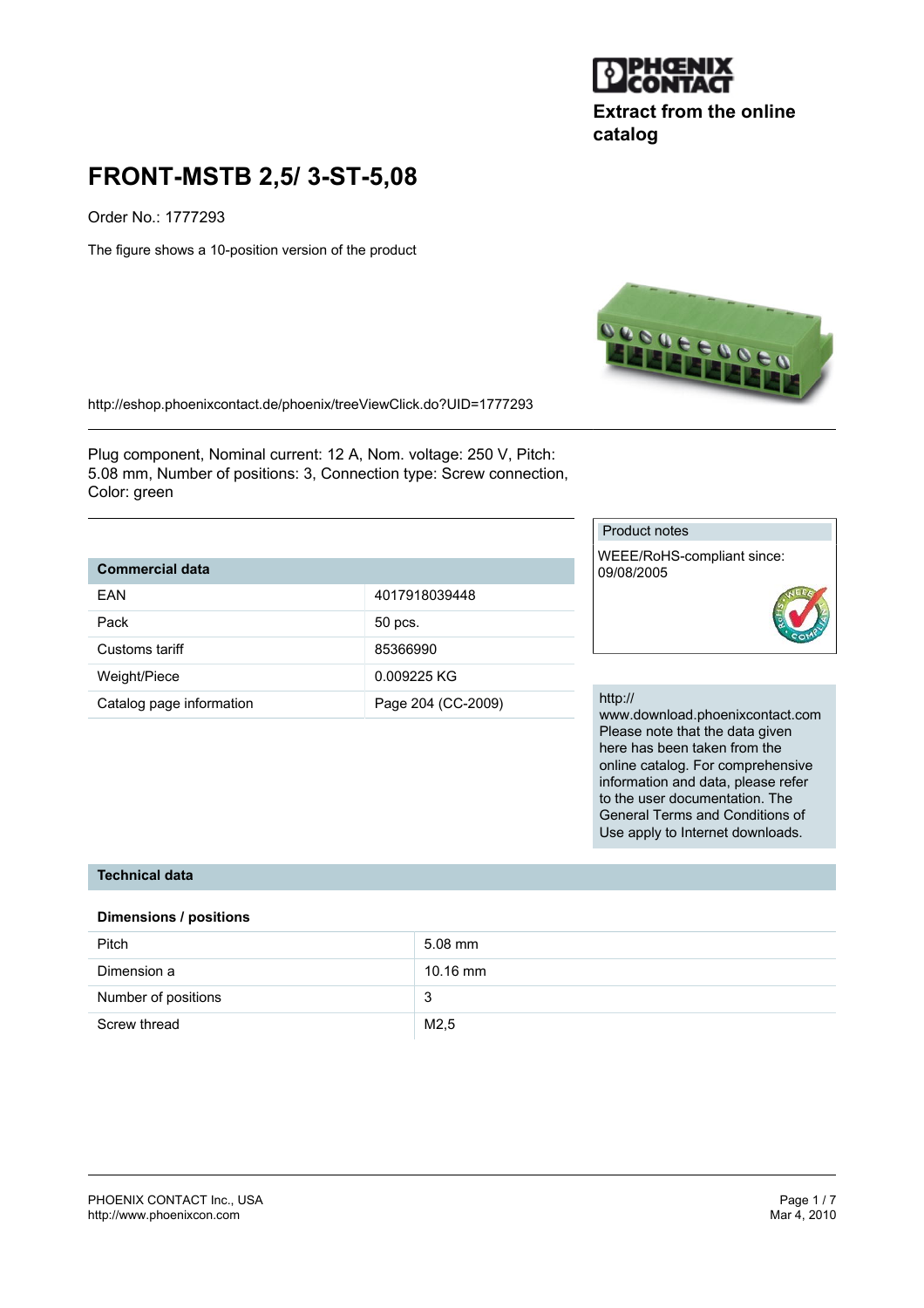| Tightening torque, min             | $0.5$ Nm              |  |
|------------------------------------|-----------------------|--|
| Tightening torque max              | $0.6$ Nm              |  |
| <b>Technical data</b>              |                       |  |
| Insulating material group          | $\mathbf{I}$          |  |
| Rated surge voltage (III/3)        | 4 kV                  |  |
| Rated surge voltage (III/2)        | 4 <sub>kV</sub>       |  |
| Rated surge voltage (II/2)         | 4 <sub>kV</sub>       |  |
| Rated voltage (III/2)              | 320 V                 |  |
| Rated voltage (II/2)               | 630 V                 |  |
| Connection in acc. with standard   | EN-VDE                |  |
| Nominal current I <sub>N</sub>     | 12A                   |  |
| Nominal voltage $U_N$              | 250 V                 |  |
| Nominal cross section              | $2.5$ mm <sup>2</sup> |  |
| Maximum load current               | 12A                   |  |
| Insulating material                | <b>PA</b>             |  |
| Inflammability class acc. to UL 94 | V <sub>0</sub>        |  |
| Internal cylindrical gage          | A <sub>3</sub>        |  |
| Stripping length                   | $10 \text{ mm}$       |  |

## **Connection data**

| Conductor cross section solid min.                                            | $0.34 \text{ mm}^2$    |
|-------------------------------------------------------------------------------|------------------------|
| Conductor cross section solid max.                                            | $2.5$ mm <sup>2</sup>  |
| Conductor cross section stranded min.                                         | $0.2$ mm <sup>2</sup>  |
| Conductor cross section stranded max.                                         | $2.5$ mm <sup>2</sup>  |
| Conductor cross section stranded, with ferrule<br>without plastic sleeve min. | $0.25 \text{ mm}^2$    |
| Conductor cross section stranded, with ferrule<br>without plastic sleeve max. | $2.5$ mm <sup>2</sup>  |
| Conductor cross section stranded, with ferrule<br>with plastic sleeve min.    | $0.25$ mm <sup>2</sup> |
| Conductor cross section stranded, with ferrule<br>with plastic sleeve max.    | $2.5$ mm <sup>2</sup>  |
| Conductor cross section AWG/kcmil min.                                        | 24                     |
| Conductor cross section AWG/kcmil max                                         | 12                     |
| 2 conductors with same cross section, solid min.                              | $0.2 \text{ mm}^2$     |
| 2 conductors with same cross section, solid max.                              | 1 $mm2$                |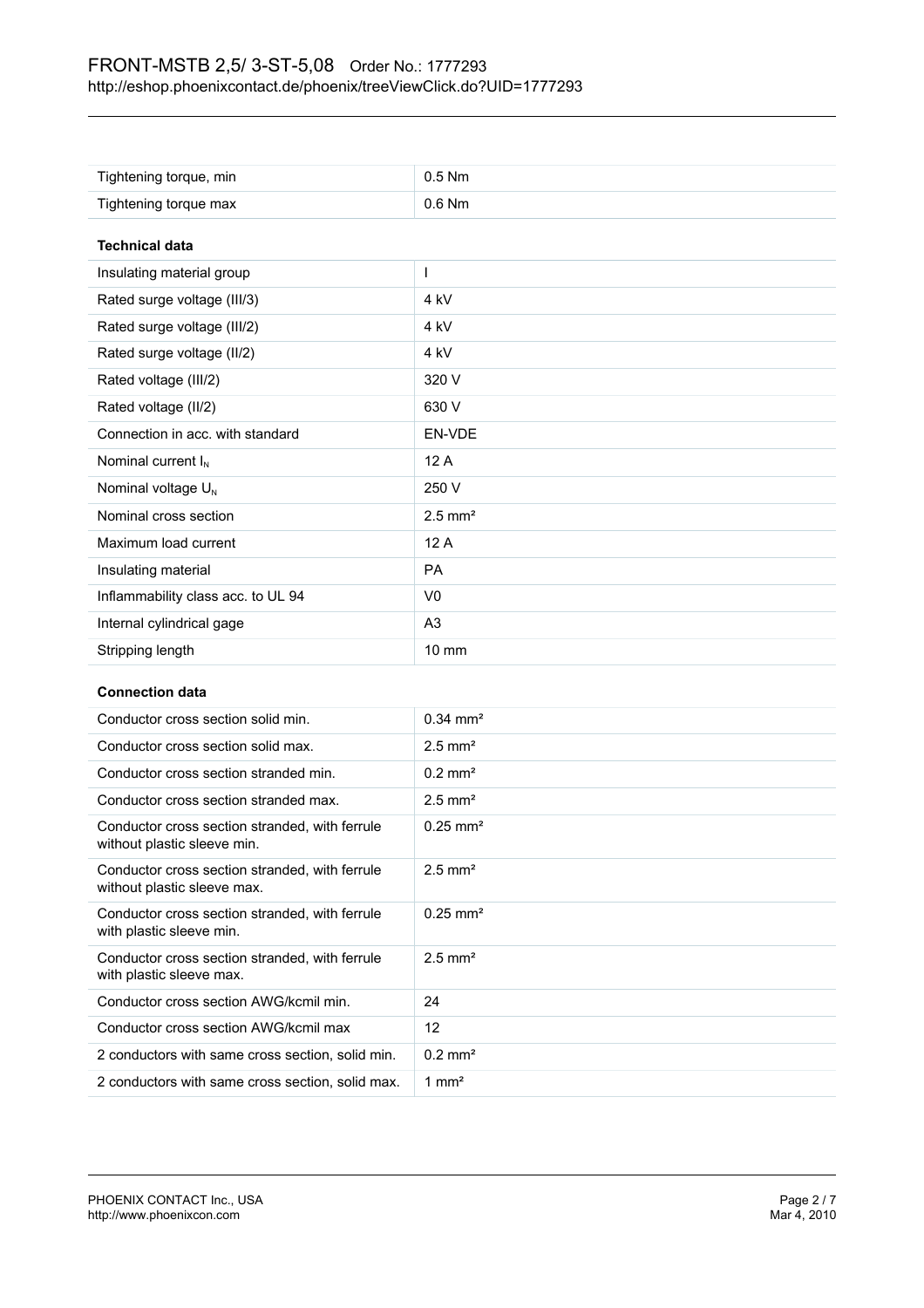| 2 conductors with same cross section, stranded<br>min.                                     | $0.2 \text{ mm}^2$    |
|--------------------------------------------------------------------------------------------|-----------------------|
| 2 conductors with same cross section, stranded<br>max.                                     | $1.5$ mm <sup>2</sup> |
| 2 conductors with same cross section, stranded,<br>ferrules without plastic sleeve, min.   | $0.25 \text{ mm}^2$   |
| 2 conductors with same cross section, stranded,<br>ferrules without plastic sleeve, max.   | 1 mm <sup>2</sup>     |
| 2 conductors with same cross section, stranded,<br>TWIN ferrules with plastic sleeve, min. | $0.5$ mm <sup>2</sup> |
| 2 conductors with same cross section, stranded,<br>TWIN ferrules with plastic sleeve, max. | $1.5$ mm <sup>2</sup> |
|                                                                                            |                       |

## **Certificates / Approvals**





Certification CB, CSA, CUL, GOST, UL, VDE-PZI

| <b>CSA</b>                     |           |  |
|--------------------------------|-----------|--|
| Nominal voltage U <sub>N</sub> | 300 V     |  |
| Nominal current $I_N$          | 10 A      |  |
| AWG/kcmil                      | $22 - 12$ |  |
| <b>CUL</b>                     |           |  |
| Nominal voltage U <sub>N</sub> | 300 V     |  |
| Nominal current $I_N$          | 10 A      |  |
| AWG/kcmil                      | $30 - 12$ |  |
| <b>UL</b>                      |           |  |
| Nominal voltage U <sub>N</sub> | 300 V     |  |
| Nominal current $I_N$          | 10 A      |  |
| AWG/kcmil                      | $30 - 12$ |  |
|                                |           |  |

#### **Accessories**

Item Designation Description

## **Assembly**

| 1763058 | FRONT-MSTB-EW | Removal aid, for FRONT-MSTB, facilitates extraction of several |
|---------|---------------|----------------------------------------------------------------|
|         |               | plugs mounted behind each other                                |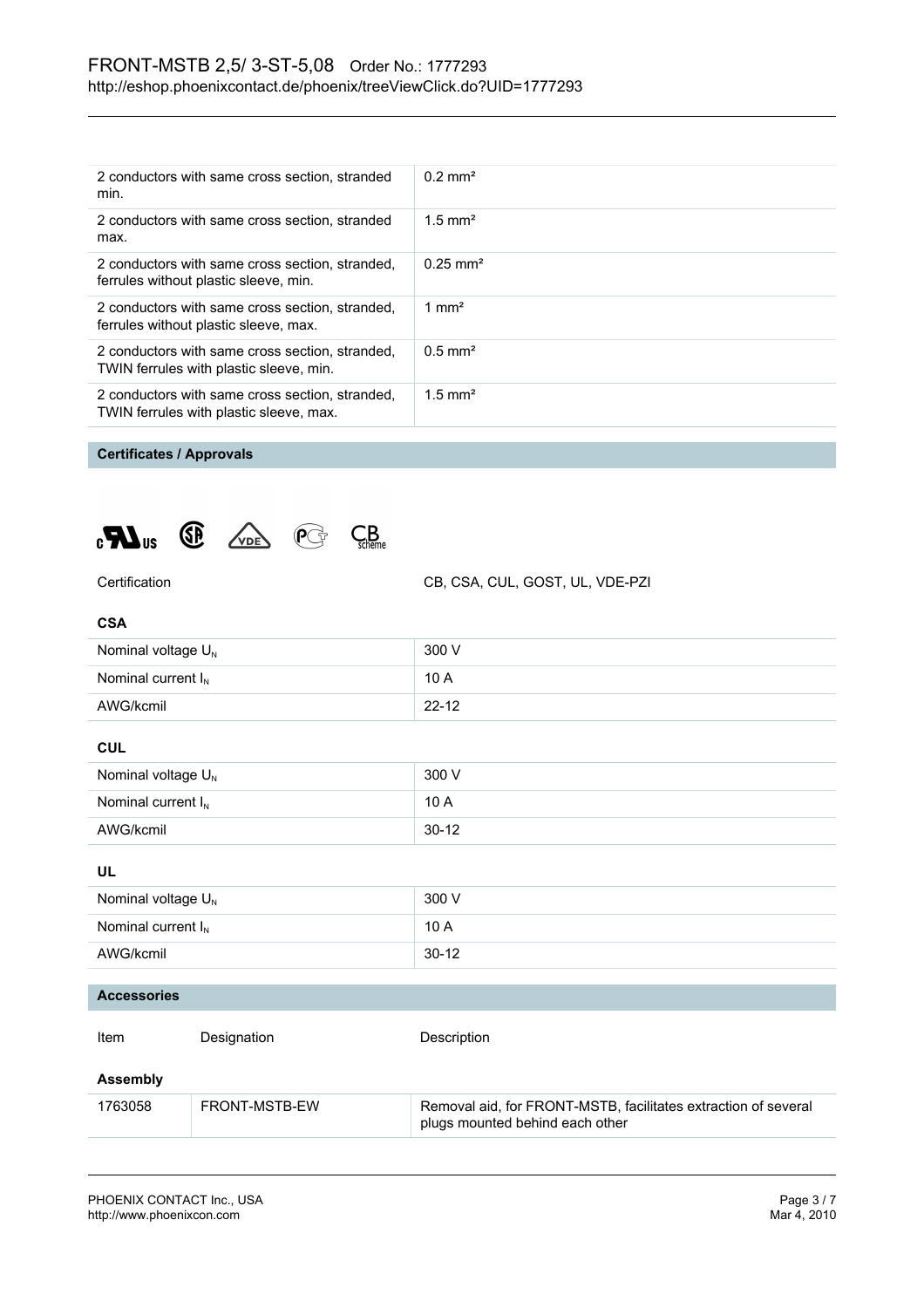| pnuycə                     |                          |                                                                                                                                                                                                  |
|----------------------------|--------------------------|--------------------------------------------------------------------------------------------------------------------------------------------------------------------------------------------------|
| 2303145                    | EBL 2-5                  | Cross connector/bridge, Number of positions: 2, Color: gray                                                                                                                                      |
| 2303158                    | EBL 3-5                  | Cross connector/bridge, Number of positions: 3, Color: gray                                                                                                                                      |
| <b>Marking</b>             |                          |                                                                                                                                                                                                  |
| 1051993                    | <b>B-STIFT</b>           | Marker pen, for manual labeling of unprinted Zack strips, smear-<br>proof and waterproof, line thickness 0.5 mm                                                                                  |
| 0805108                    | SK 5,08/2,8:SO           | Marker card, special printing, self-adhesive, labeled acc. to<br>customer requirements, 14 identical marker strips per card, max.<br>25-position labeling per strip, color: White                |
| 0804293                    | SK 5,08/3,8:FORTL.ZAHLEN | Marker card, printed horizontally, self-adhesive, 12 identical<br>decades marked 1-10, 11-20 etc. up to 91-(99)100, sufficient for<br>120 terminal blocks                                        |
| 0803883                    | SK U/2,8 WH: UNBEDRUCKT  | Unprinted marker cards, DIN A4 format, pitch as desired, self-<br>adhesive, with 50 stamped marker strips, 185 mm strip length, can<br>be labeled with the CMS system or manually with the M-PEN |
| <b>Plug/Adapter</b>        |                          |                                                                                                                                                                                                  |
| 1734634                    | <b>CP-MSTB</b>           | Keying profile, is inserted into the slot on the plug or inverted<br>header, red insulating material                                                                                             |
| <b>Tools</b>               |                          |                                                                                                                                                                                                  |
| 1205053                    | SZS 0,6X3,5              | Screwdriver, bladed, matches all screw terminal blocks up to 4.0<br>mm <sup>2</sup> connection cross section, blade: 0.6 x 3.5 mm, without VDE<br>approval                                       |
| <b>Additional products</b> |                          |                                                                                                                                                                                                  |
| Item                       | Designation              | Description                                                                                                                                                                                      |
|                            |                          |                                                                                                                                                                                                  |
| General                    |                          |                                                                                                                                                                                                  |
| 1880313                    | EMSTBA 2,5/3-G-5,08      | Header, Nominal current: 12 A, Nom. voltage: 250 V, Pitch: 5.08<br>mm, Number of positions: 3, Color: green, Assembly: Press-in                                                                  |
| 1859522                    | EMSTBVA 2,5/3-G-5,08     | Header, Nominal current: 12 A, Nom. voltage: 200 V, Pitch: 5.08<br>mm, Number of positions: 3, Color: green, Assembly: Press-in                                                                  |
| 1873362                    | FKIC 2,5/3-ST-5,08       | Plug component, Nominal current: 12 A, Nom. voltage: 320 V,<br>Pitch: 5.08 mm, Number of positions: 3, Connection type: Spring-<br>cage conn., Color: green                                      |
| 1823859                    | ICC 2,5/3-STZ-5,08       | Plug component, Nominal current: 12 A, Nom. voltage: 250 V,<br>Pitch: 5.08 mm, Number of positions: 3, Connection type: Crimp<br>connection, Color: green                                        |
| 1762075                    | MDSTB 2,5/3-G-5,08       | Header, Nominal current: 10 A, Nom. voltage: 250 V, Pitch: 5.08<br>mm, Number of positions: 3, Color: green, Assembly: Soldering                                                                 |
| 1762376                    | MDSTB 2,5/3-G1-5,08      | Header, Nominal current: 10 A, Nom. voltage: 250 V, Pitch: 5.08<br>mm, Number of positions: 3, Color: green, Assembly: Soldering                                                                 |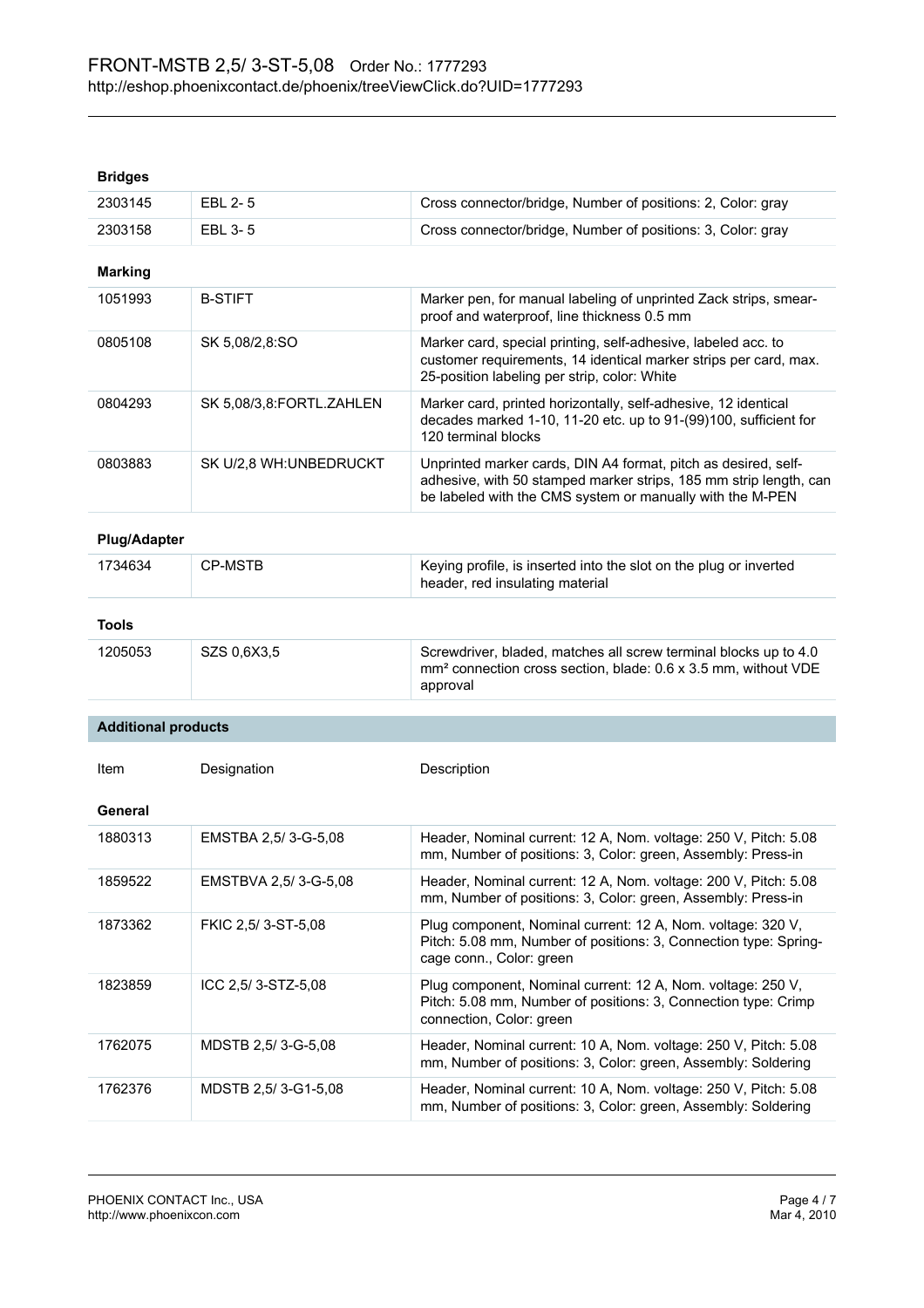| 1842076 | MDSTBA 2,5/3-G-5,08     | Header, Nominal current: 10 A, Nom. voltage: 250 V, Pitch: 5.08<br>mm, Number of positions: 3, Color: green, Assembly: Soldering                                                                                                                                |
|---------|-------------------------|-----------------------------------------------------------------------------------------------------------------------------------------------------------------------------------------------------------------------------------------------------------------|
| 1763087 | MDSTBV 2,5/3-G-5,08     | Header, Nominal current: 10 A, Nom. voltage: 250 V, Pitch: 5.08<br>mm, Number of positions: 3, Color: green, Assembly: Soldering                                                                                                                                |
| 1736742 | MDSTBV 2,5/3-G1-5,08    | Header, Nominal current: 10 A, Nom. voltage: 250 V, Pitch: 5.08<br>mm, Number of positions: 3, Color: green, Assembly: Soldering                                                                                                                                |
| 1802414 | MDSTBW 2,5/3-G-5,08     | Header, Nominal current: 10 A, Nom. voltage: 250 V, Pitch: 5.08<br>mm, Number of positions: 3, Color: green, Assembly: Soldering                                                                                                                                |
| 1770724 | MSTB 2,5/3-G-5,08-LA    | Header, Nominal current: 12 A, Nom. voltage: 250 V, Pitch: 5.08<br>mm, Number of positions: 3, Assembly: Soldering                                                                                                                                              |
| 1757255 | MSTBA 2,5/3-G-5,08      | Header, Nominal current: 12 A, Nom. voltage: 250 V, Pitch: 5.08<br>mm, Number of positions: 3, Color: green, Assembly: Soldering                                                                                                                                |
| 1770957 | MSTBA 2,5/3-G-5,08-LA   | Header, Nominal current: 12 A, Nom. voltage: 250 V, Pitch: 5.08<br>mm, Number of positions: 3, Assembly: Soldering                                                                                                                                              |
| 1788732 | MSTBVK 2,5/3-G-5,08     | Plug component, Nominal current: 12 A, Nom. voltage: 320 V,<br>Pitch: 5.08 mm, Number of positions: 3, Connection type: Screw<br>connection, Assembly: DIN rail, Color: green                                                                                   |
| 1788541 | MVSTBU 2,5/3-GB-5,08    | Plug component, Nominal current: 12 A, Nom. voltage: 320 V,<br>Pitch: 5.08 mm, Number of positions: 3, Connection type: Screw<br>connection, Assembly: Direct mounting, Color: green                                                                            |
| 1769476 | SMSTB 2,5/3-G-5,08      | Header, Nominal current: 12 A, Nom. voltage: 250 V, Pitch: 5.08<br>mm, Number of positions: 3, Color: green, Assembly: Soldering                                                                                                                                |
| 1767384 | SMSTBA 2,5/3-G-5,08     | Header, Nominal current: 12 A, Nom. voltage: 250 V, Pitch: 5.08<br>mm, Number of positions: 3, Color: green, Assembly: Soldering                                                                                                                                |
| 3002034 | <b>UK 3-MSTB-5,08</b>   | Feed-through modular terminal block, Type of connection: Special<br>and hybrid connection, Screw connection, Cross section: 0.2<br>mm <sup>2</sup> - 4 mm <sup>2</sup> , AWG 24 - 12, Width: 5.08 mm, Color: gray,<br>Mounting type: NS 32, NS 35/15, NS 35/7,5 |
| 3002076 | <b>UK 3-MVSTB-5,08</b>  | Feed-through modular terminal block, Nominal current: 12<br>A, Nominal voltage: 250 V, Cross section: 0.2 mm <sup>2</sup> - 4 mm <sup>2</sup> ,<br>AWG: 24 - 12, Mounting type: NS 32, NS 35/15, NS 35/7,5,<br>Pitch: 5.08 mm, Width: 5.1, Color: gray          |
| 3002102 | UK 3-MVSTB-5,08-LA 24RD | Feed-through modular terminal block, Nominal current: 12<br>A, Nominal voltage: 250 V, Cross section: 0.2 mm <sup>2</sup> - 4 mm <sup>2</sup> ,<br>AWG: 24 - 12, Mounting type: NS 32, NS 35/15, NS 35/7,5,<br>Pitch: 5.08 mm, Width: 5.08, Color: gray         |
| 3002063 | UK 3-MVSTB-5,08/EK      | Feed-through modular terminal block, Nominal current: 12<br>A, Nominal voltage: 250 V, Cross section: 0.2 mm <sup>2</sup> - 4 mm <sup>2</sup> ,<br>AWG: 24 - 12, Mounting type: NS 35/7,5, NS 35/15, NS 32,<br>Pitch: 5.08 mm, Width: 5.1, Color: blue          |
| 3002131 | UK 3D-MSTBV-5,08        | Feed-through modular terminal block, Type of connection: Special<br>and hybrid connection, Screw connection, Cross section: 0.2<br>mm <sup>2</sup> - 4 mm <sup>2</sup> , AWG 24 - 12, Width: 5.08 mm, Color: gray,<br>Mounting type: NS 32, NS 35/15, NS 35/7,5 |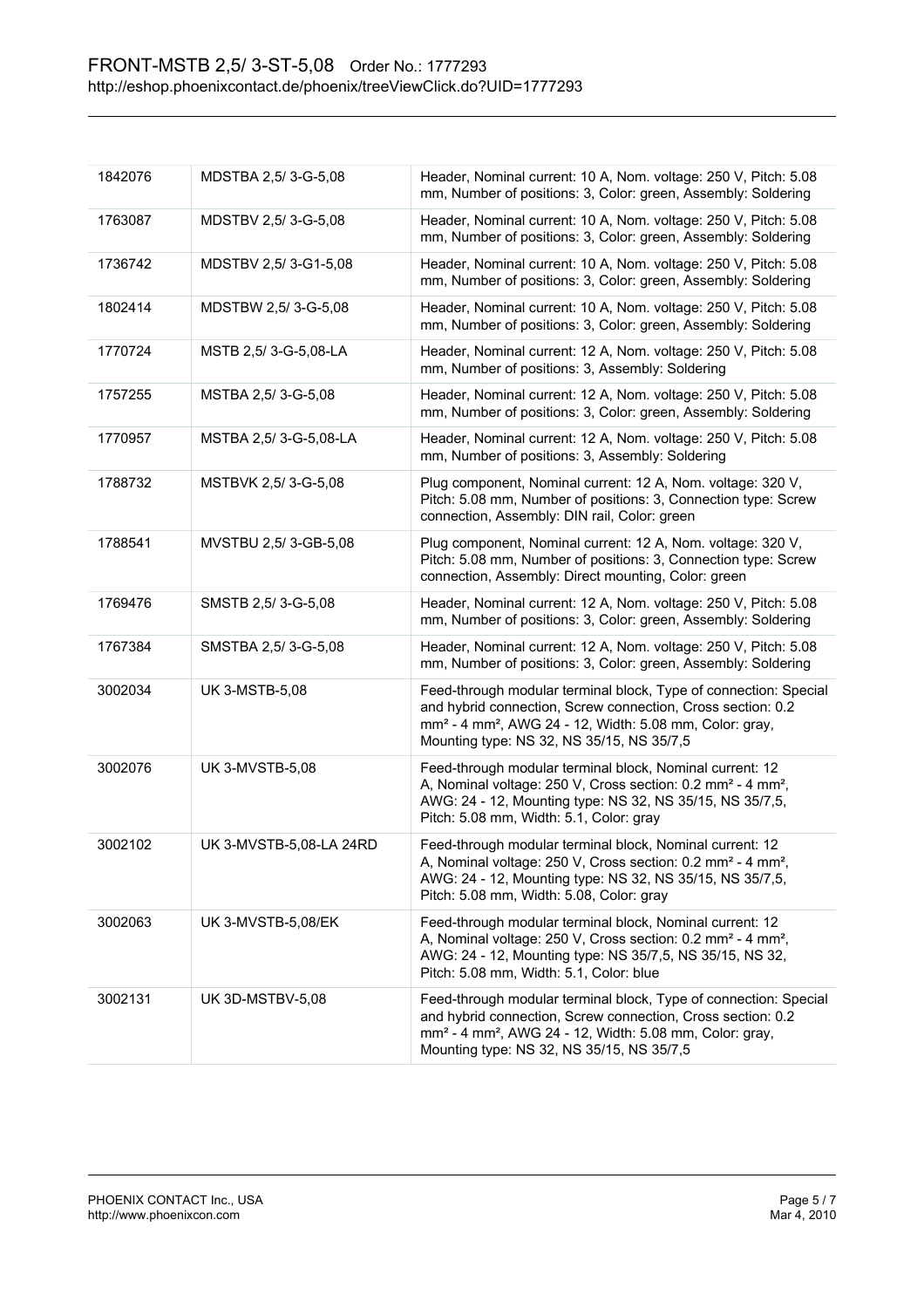| 3002144 | UK 3D-MSTBV-5,08-LA 24RD | Feed-through modular terminal block, Type of connection: Screw<br>connection, Screw connection, Number of positions: 1, Cross<br>section: 0.2 mm <sup>2</sup> - 4 mm <sup>2</sup> , AWG 24 - 12, Width: 5.1 mm,<br>Color: gray, Mounting type: NS 32, NS 35/15, NS 35/7,5 |
|---------|--------------------------|---------------------------------------------------------------------------------------------------------------------------------------------------------------------------------------------------------------------------------------------------------------------------|
| 3002173 | UK 3D-MSTBV-5.08/EK      | Feed-through modular terminal block, Type of connection: Screw<br>connection, Screw connection, Cross section: 0.2 mm <sup>2</sup> - 4 mm <sup>2</sup> ,<br>AWG 24 - 12, Width: 5.1 mm, Color: blue, Mounting type: NS<br>32, NS 35/15, NS 35/7.5                         |
| 2770888 | <b>UKK 3-MSTB-5,08</b>   | End cover, Nominal current: 12 A, Nominal voltage: 250 V, Cross<br>section: $0.2 \text{ mm}^2$ - 4 mm <sup>2</sup> , AWG: $24 - 12$ , Mounting type: NS<br>35/7,5, NS 35/15, NS 32, Pitch: 5.08 mm, Width: 5.08, Color: gray                                              |
| 1876615 | UKK 3-MSTB-5,08-PE       | Feed-through modular terminal block, Nominal current: 12<br>A, Nominal voltage: 320 V, Cross section: 0.2 mm <sup>2</sup> - 4 mm <sup>2</sup> ,<br>AWG: 24 - 12, Mounting type: NS 35/7,5, NS 35/15, NS 32,<br>Pitch: 5.08 mm, Width: 5.08, Color: green-yellow           |
| 2770846 | UKK 3-MSTBVH-5,08        | Feed-through modular terminal block, Nominal current: 12<br>A, Nominal voltage: 250 V, Cross section: 0.2 mm <sup>2</sup> - 4 mm <sup>2</sup> ,<br>AWG: 24 - 12, Mounting type: NS 35/7,5, NS 35/15, NS 32,<br>Pitch: 5.08 mm, Width: 5.08, Color: gray                   |
| 1788127 | UMSTBVK 2,5/3-G-5,08     | Plug component, Nominal current: 12 A, Nom. voltage: 320 V,<br>Pitch: 5.08 mm, Number of positions: 3, Connection type: Screw<br>connection, Assembly: DIN rail, Color: green                                                                                             |
| 1873016 | ZFKK 1,5-MSTBV-5,08      | Feed-through modular terminal block, Connection method: Special<br>and hybrid connection, MSTB plug entry, Cross section: 0.2<br>mm <sup>2</sup> - 2.5 mm <sup>2</sup> , Width: 5.1 mm, Color: gray                                                                       |

## **Diagrams/Drawings**

## Dimensioned drawing